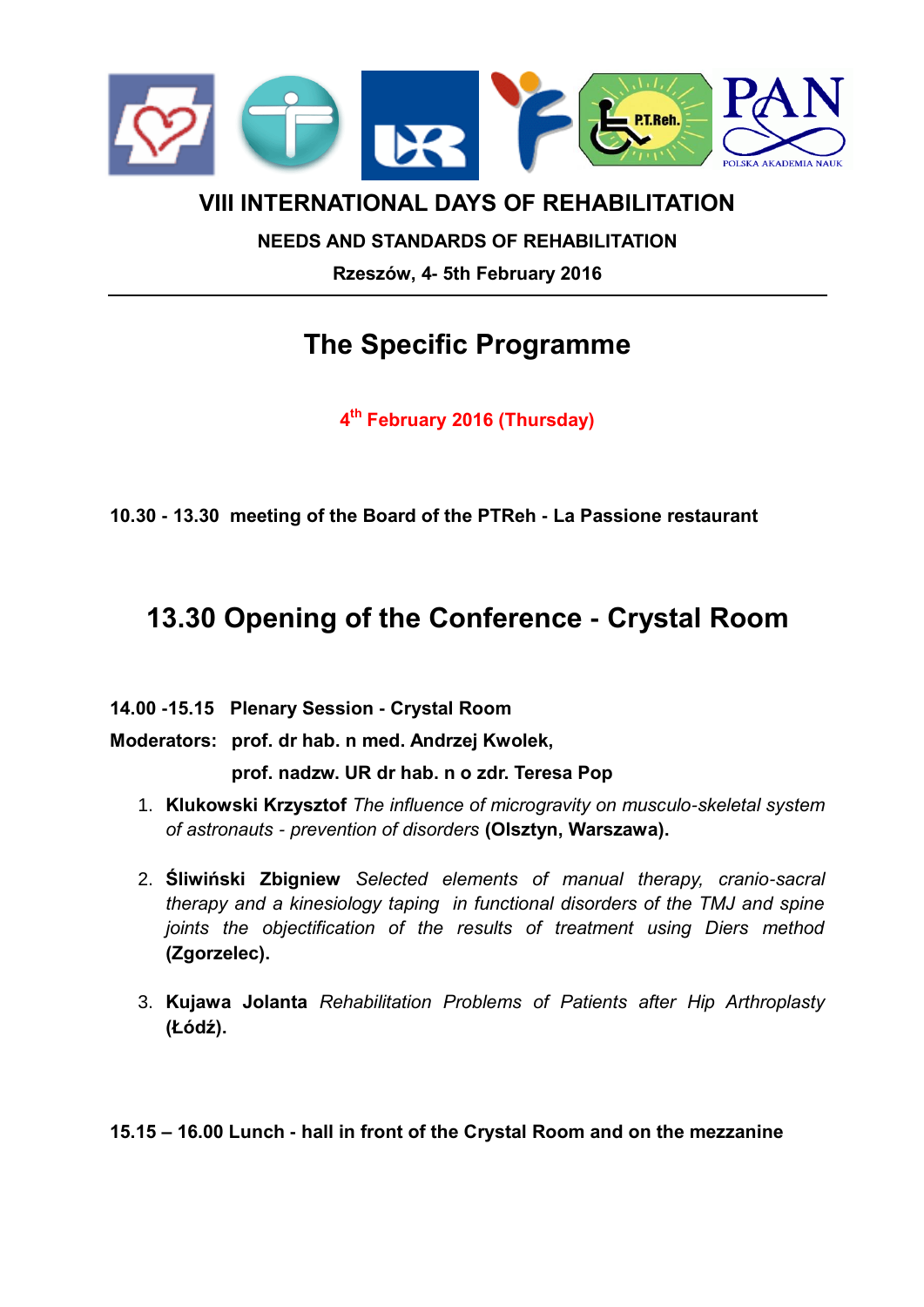### **16.00 - 17.30 Session I - Crystal Room 1**

## **Moderators: prof. nadzw. UR dr hab. Artur Mazur, dr n med. Oliver Dörner, prof. Zuzana Hudakowa**

- 1. **Dörner Oliver** *Step by step to a better heart* **(Germany).**
- 2. **Szczegielniak Jan** *Cardiac Rehabilitation - Theory and Practice* **(Opole).**
- 3. **Wilczek-Banc Aleksandra** *Cardiac rehabilitation in elderly - from the fragility to the sexuality* **(Rymanów).**
- 4. **Smolis-Bąk Edyta** *The specificity of cardiac rehabilitation in the elderly from the viewpoint of the physiotherapist* **(Warszawa).**
- 5. **Izdebski Zbigniew** *Sexuality people over 50 years of age, sex as part of the rehabilitation of the elderly* **(Warszawa).**

## **16.00 - 17.30 Session II – Crystal Room 2**

## **Moderators: prof. dr hab. Jolanta Kujawa, dr n. med. Ewa Lenart-Domka, dr n. med. Grzegorz Przysada**

- 1. **Garbacz Klaudia, Chojak-Fijałka Katarzyna** *The hand grip strength and its activity in chronic hemodialysis patients with vascular access in the form of an arteriovenous fistula and catheter permanently* **(Kraków).**
- 2. **Grygus Igor, HushchukIhor, Shuhai Maria, Matlasevych Oksana** *Methodology of developing and testing complex model connected with medical and psychological, physical rehabilitation of victims suffered due to anti-terrorist operation* **(Ukraine).**
- 3. **Kapytok Н., Lushchynskaya S., Yakushina N.** *Key indicators of health population of the Republic of Belarus* **(Belarus).**
- 4. **Maistruk Mykola** *Methodology of physiotherapy of patients with chronic obstructive pulmonary disease* **(Ukraine).**
- 5. **Preuss Rudolf** *An overview of the forms of professional training in physiotherapy in Germany* **(Germany).**
- 6. **Nyankovskyy Serhiy, Ivakhnenko Olena, Iatsula Marta, Javorska Marianna** *Nutritional deficits in children od the first years of life according to Ukrain study*  **(Ukraine).**
- 7. **Ivakhnenko Olena, Nyankovskyy Serhiy** *Effect of the specific infant formula mixture of oligosaccharides on the local immunity and development of allergic and infectious disease in young children: randomized study* **(Ukraine).**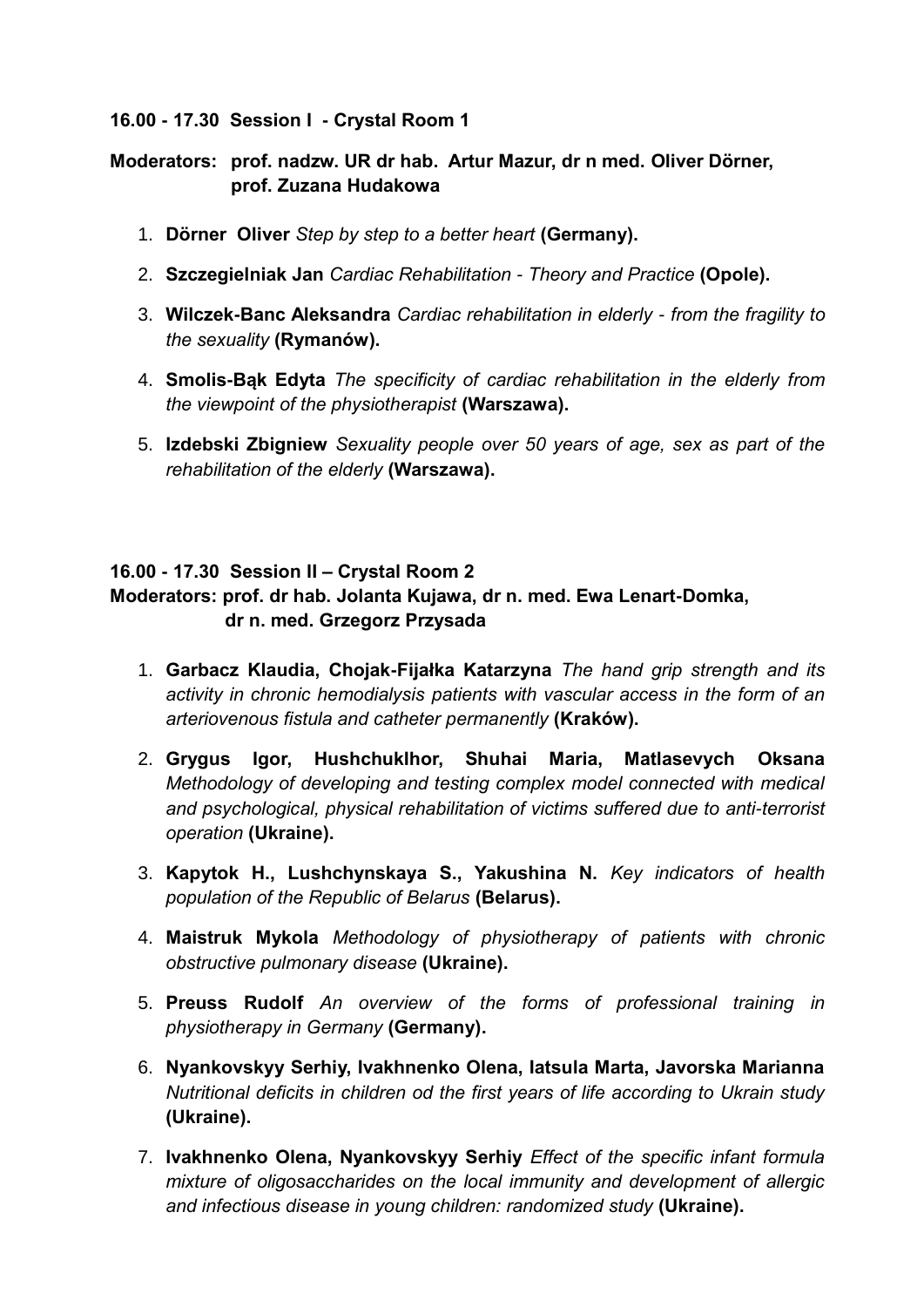8. **Bilyanskiy Oleh** *Integrated rehabilitation of elderly people with the disease of nervous system* **(Ukraine).**

## **16.00 – 18.30 meeting of the the Board of the PTF - Pearl Room**

### **17.40 – 19.10 Session III – Crystal Room 1**

## **Moderators: prof. dr hab. n med. Andrzej Kwolek, dr n. med. Ulrich Dockweiler, prof. nadzw. UR dr hab. n med. Bogumił Lewandowski**

- 1. **Austrup Heiner** *Minimal Invasive Approach in Surgery of the Hip* **(Germany).**
- 2. **Dockweiler Christoph, Dockweiler Ulrich, Hornberg Claudia** *Adoption of telemedicine in post-hospital stroke care: the patient perspective* **(Germany).**
- 3. **Gawron Katarzyna, Stożek Joanna** *LSVT BIG in rehabilitation program for patient with Parkinson's disease* **(Kraków).**
- 4. **Łysakowska-Będek Bogusława, Śliwa Alicja** *The effect of four-week therapy*  with the use of specialized equipment with biofeedback to improve postural *stability in patients with LBP. Preliminary report.* **(Gliwice).**
- 5. **Opara Józef, Szczygieł Jarosław, Mazurek Justyna** *Using of mirror rherapy*  with elements of virtual reality in rehabilitation of upper extremity paresis after *stroke – preliminary report* **(Tarnowskie Góry, Katowice).**
- 6. **Pawełczyk Joanna** *The influence of Cognitive Therapeutic Exercises for the upper limb improvement in stroke patients. Case study.* **(Poznań).**
- 7. **Knap V., P. Takáč P., Ištoňová M., Ondová P., Dimunová L., Stehlíková B., Oravcová K.** *Tinnitus in relation to Vertebrogenicdisease in the cervicalarea* **(Slovakia).**
- 8. **Hagovská Magdalena, Takáč Peter, Knap Viliam, Ondová Perla** *Interventions for influencing cognitive functions* **(Slovakia).**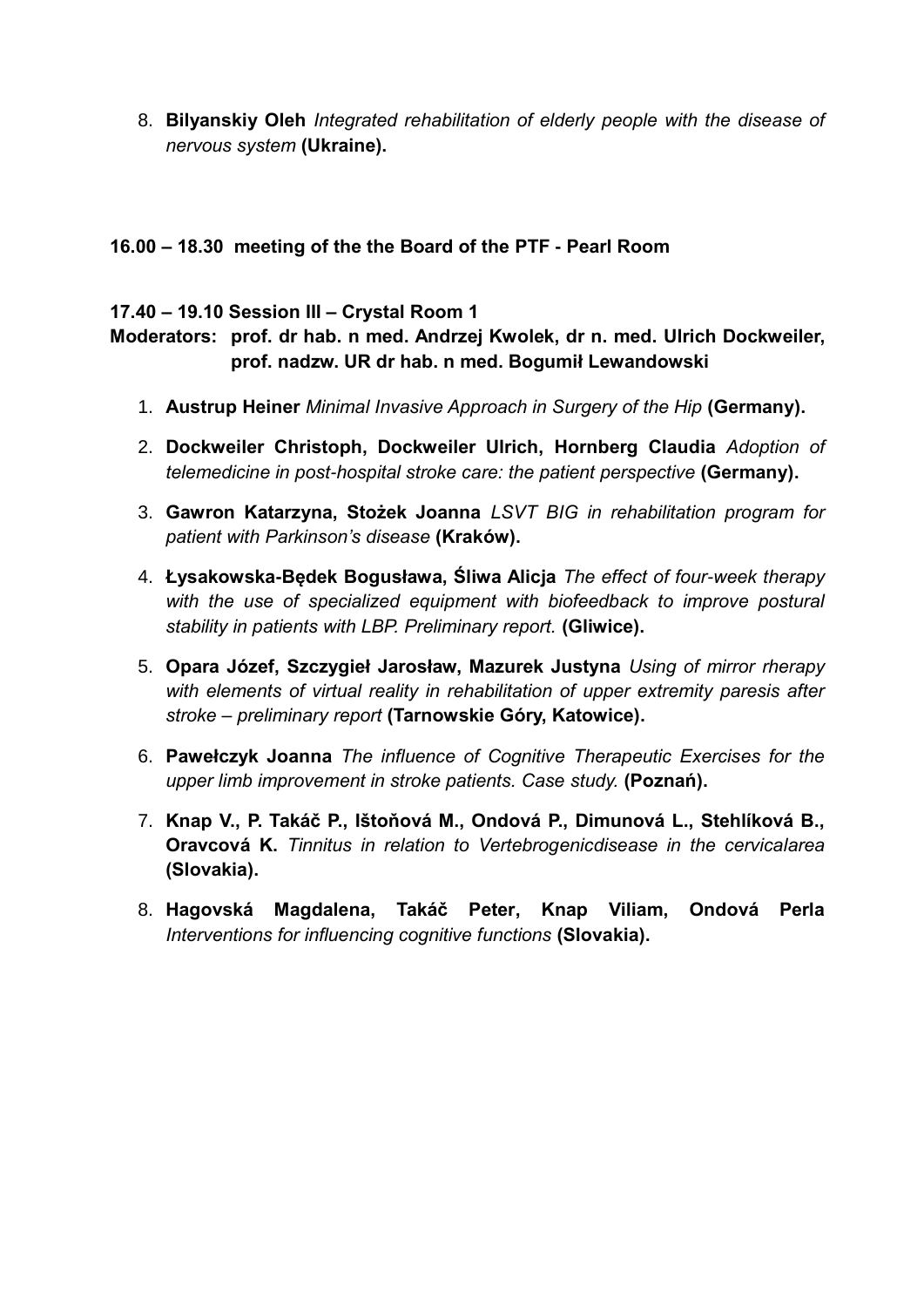**17.40 – 19.10 Session IV – Crystal Room 2** 

**Moderators: prof. nadzw. UR dr hab. n med. Bartosz Korczowski, prof. dr hab. n. med. Serghey Niankovsky, dr n o kul. fiz. Jolanta Stępowska**

- 1. **Domagalska-Szopa Małgorzata, Szopa Andrzej** *Dependence of gait deviation on postural instability in children with unilateral cerebral palsy* **(Katowice).**
- 2. **Gieysztor Ewa, Choińska Anna Maria, Trafalska Agata, Sadowska Ludwika** *The rotation degree of the thoracic spine due to the occurrence of primitive reflexes in children in early school age* **(Wrocław).**
- 3. **Ivasyk Nataliya** *Cought effect on selection of physical rehabilitation for children broncho-pulmonary pathology* **(Ukraine).**
- 4. **Janusz Mariusz, Cieślik Małgorzata, Ridan Tomasz** *Manual dexterity and grip strength in normally seeing, partially sighted and blind children and youth*  **(Kraków).**
- 5. **Janusz Mariusz, Partyka Agnieszka, Mikołajczyk Edyta** *Evaluation of the relationship between balance and spatial orientation of blind and partially sighted children* **(Kraków)**.
- 6. **Nahorna Olha, Nesterchuk Nataliia** *The use of physiotherapy methods for shaping motor function blind children who are in preschool* **(Ukraine).**
- 7. **Stępowska Jolanta** *The impact of the birth type of gross motor function in children aged 6 - 12 months Comparison of spontaneous delivery of birth by Caesarean section* **(Warszawa).**
- 8. **Walczuk Irina** *Systemic approach to the prevention of certain risk factors for asthma in children* **(Belarus).**

**20.00 Social Dinner – White Restaurant**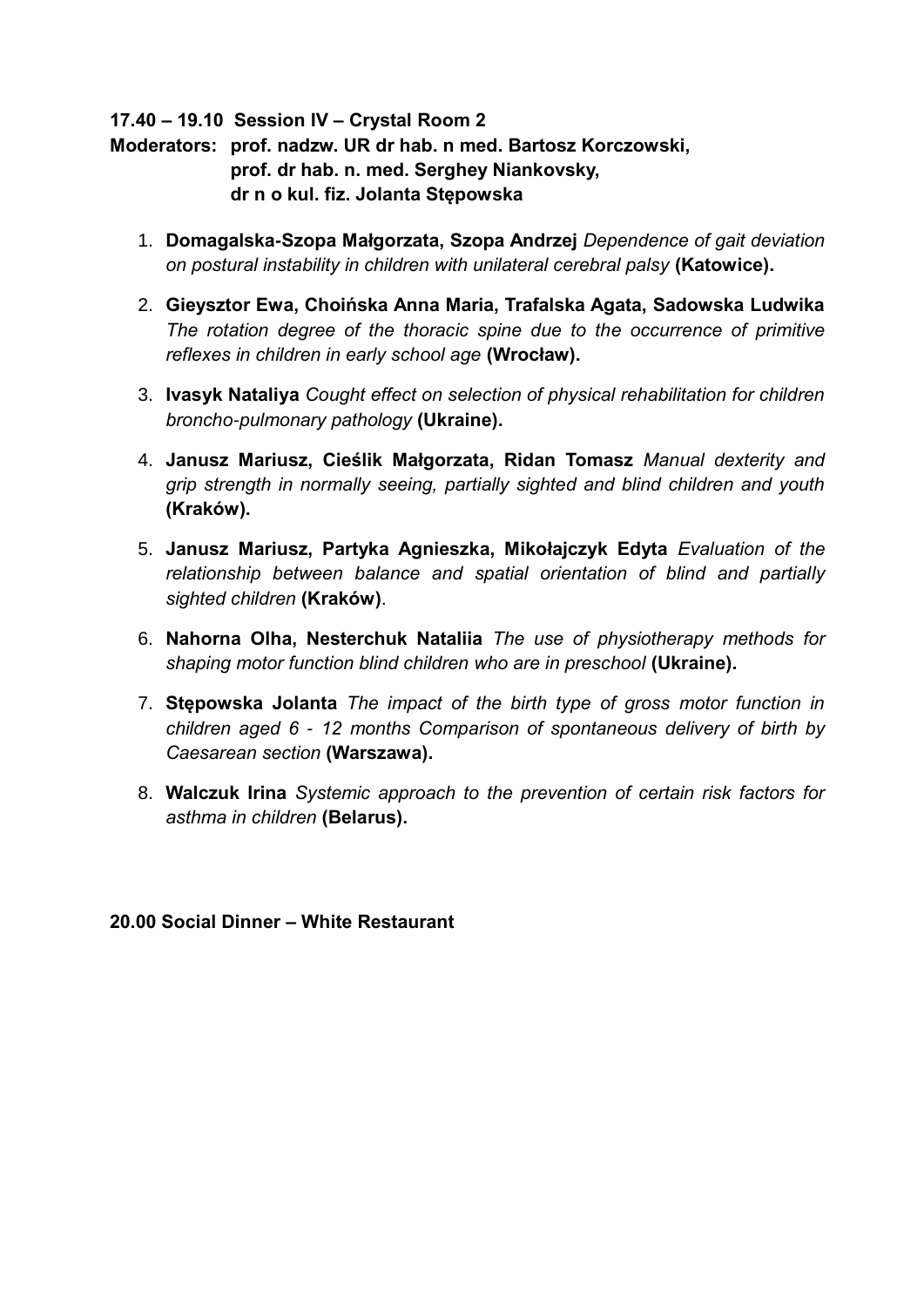## **5 th February (Friday)**

#### **8.30 - 9.30 Workshops**

- 1. **Domagalska-Szopa Małgorzata, Szopa Andrzej** *Functional assessment in treatmnet planing of children with cerebral palsy* **(Katowice)** - **(Alabaster Room).**
- 2. **Hałas Ireneusz, Kowalczyk-Odeyale Agnieszka** *The use of soft tissue mobilization and dynamic taping (Kinesiology Taping) in physiotherapy of facial nerve palsy* **(Lublin)** - **(Pearl Room)**.
- 3. **Nowak Maciej, Woźniak Krzysztof** *Podoscopic diagnosis with elements of biomechanics in the selection of individual thermoplastic orthopedic insoles* - **(Rubin Room)**.
- 4. **Stępowska Jolanta, Boryczka Anna** *Diagnosis and treatment clubfoot and feet flat-valgus using three dimensional elements of manual therapy and corrective foot bandaging-* **(Crystal Room 1)**.
- 5. **Tuz Jacek** *Presentation of diagnosis and treatment a process of a patient according to the McKenzie method* **(Rotunda)**.
- 6. **LIW care technology** *Modern therapist tool - automatic gait trainer PRODROBOT* **(Crystal Room 2)**
- **9.00 Meeting of the organizers of the IV Seminar Poland Germany Slovakia Ukraine - La Passione Restaurant**

#### **10.00 - 11.30 Session V – Crystal Room 1**

## **Moderators: prof. nadzw. UR dr hab.n med. Bożenna Karczmarek-Borowska, prof. nadzw.dr hab. n med. Zbigniew Śliwiński, prof. nadzw. UR dr hab.n med. Janusz Cwanek**

- 1. **Bogomazowa Elena, Woroniec Оlga** *Indicators od calcium-phosphotus (Ca-P) metabolism of women with radically treated high-differentiated cancer of the thyroid gland during pregnancy and the postnatal period* **(Belarus).**
- 2. **Karczmarek – Borowska Bożenna** *Prevention of cancers* **(Rzeszów).**
- 3. **Karczmarek – Borowska Bożenna, Zielińska Kinga, Synoś Katarzyna** *Preliminaryreportson the impact of diet on the development of cancer* **(Rzeszów).**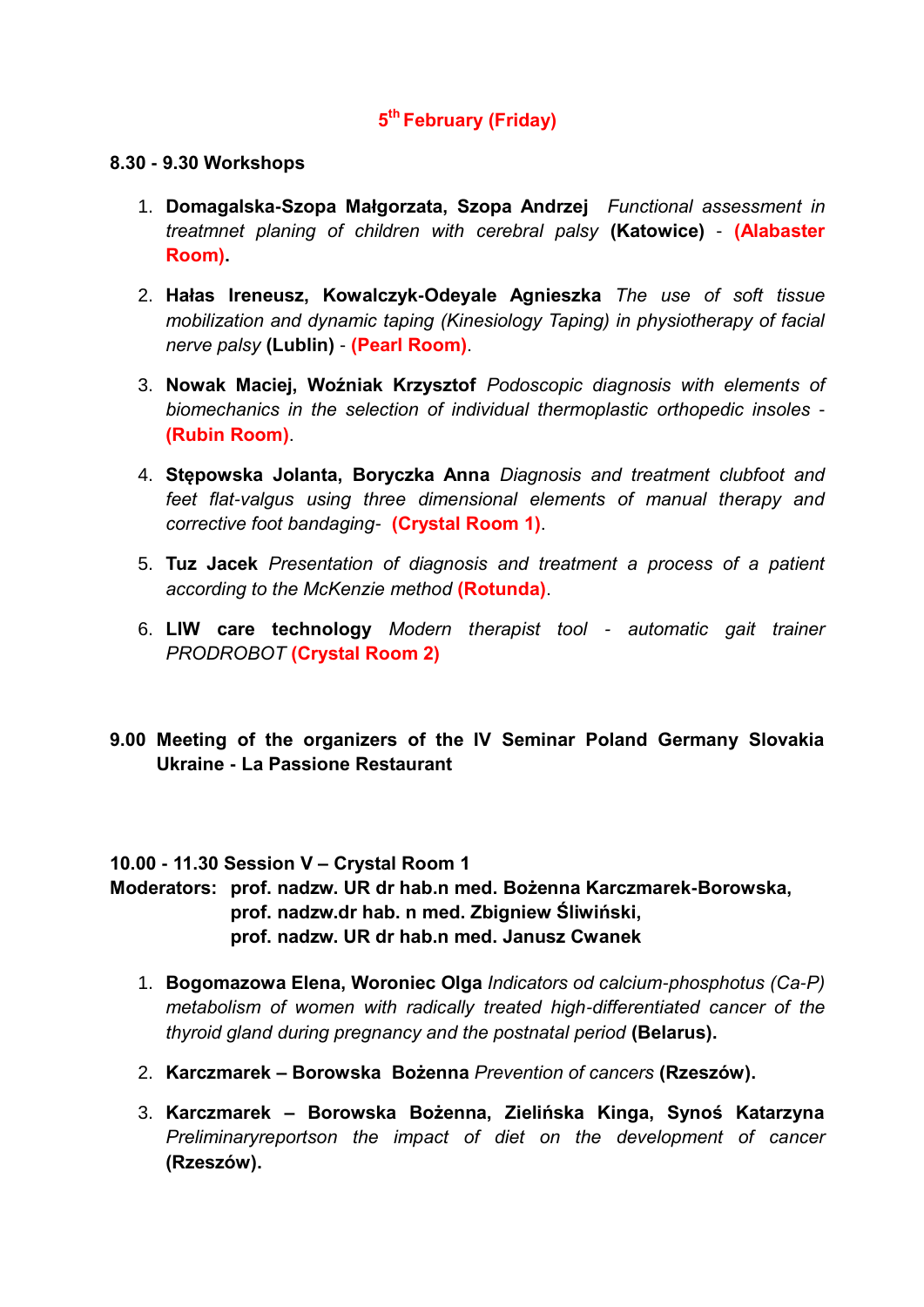- 4. **Lipińska Anna, Terek-Derszniak Małgorzata, Lipińska-Stańczak Magdalena, Żurawski Łukasz, Żurawska Anna, Ridan Tomasz, Macek Paweł** *Assessment of the usefulness of silicone plasters application on a postoperative scar in women after mastectomy because of breast malignancya preliminary report* **(Kielce, Kraków).**
- 5. **Ridan Tomasz, Guzy Grażyna, Białkowska Izabela, Włoch Anna, Lipińska Anna, Karczmarek-Borowska Bożenna** *Evaluation of the prevalence of pain in the cervical and lumbar spine in women after unilateral mastectomy* **(Kraków, Rzeszów, Kielce).**
- 6. **Tymczak Monika, Karczmarek-Borowska Bożenna, Perenc Lidia** *The influence of the SpiroTiger respiratory training on breathing parameters and life quality of patients suffering from lung cancer* **(Rzeszów).**
- 7. **Walczuk Edward** *Medical Rehabilitation of Cancer Patients after Special Treatment: Organizational Principles* **(Belarus).**

## **10.00 – 11.30 Session VI – Crystal Room 2**

**Moderators: prof. nadzw. dr hab. n o kult. fiz. Marek Żak, prof. dr hab. n o kult. fiz. Anna Marchewka, dr n. med. Heiner Austrup, dr n. med. Joanna Grzegorczyk**

- 1. **Van Bruggen Hanneke** *The Value of Evidence Based Occupational Therapy in Rehabilitation* **(Canada).**
- 2. **Berndt Sonja** *Maintaining mobility of elderly people* **(Germany).**
- 3. **Hudáková Zuzana, Marina Srpoňová, Štefan Madarász, Lada Cetlová, Vlasta Dvořáková** *Movement in case of frequentants of the third age university* **(Slovakia).**
- 4. **Matla Joanna, Ogrodzka Katarzyna, Bac Aneta, Gądek Artur, Sorysz Tomasz** *Impact assessment of body weight on functional assessment in early stages of rehabilitation after knee replacement* **(Kraków).**
- 5. **Milert Agata, Morgaś Joanna, Ridan Tomasz** *Functional efficiency and emotional state after hip arthroplasty* **(Kraków).**
- 6. **Wójcik Beata, Bujała Monika, Sokołowski Krzysztof, Mirosław Jabłoński** *Application of a stochastic platform at patients after 65 years of age* **(Lublin, Puławy).**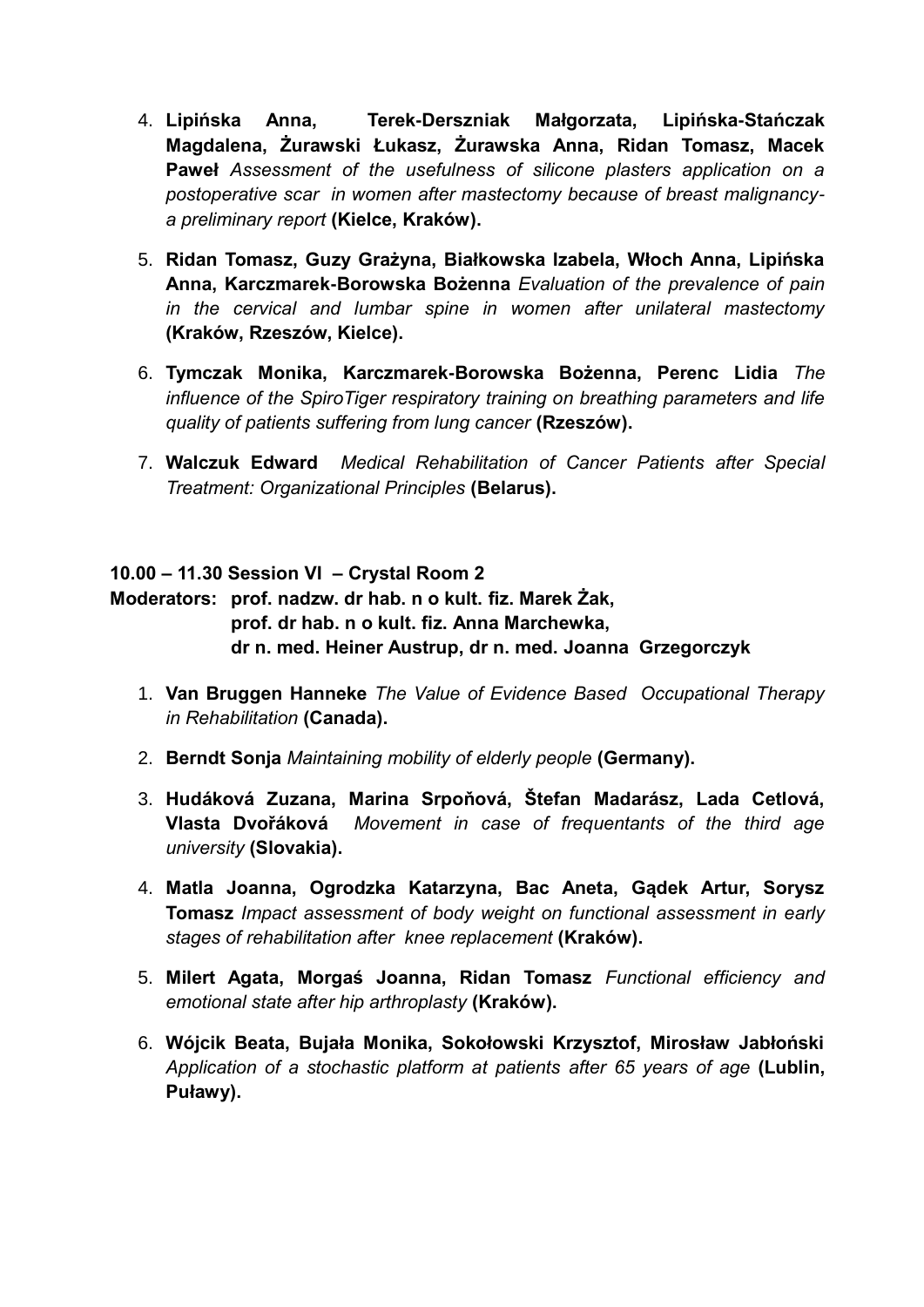**11.45 – 13.15 Session VII – Crystal Room 1**

**Moderators: prof. dr n.med. Sławomir Snela, dr n o kult. fiz. Ewa Puszczałowska-Lizis, prof. dr n. med. Andrzej Maciejczak**

- *1.* **Jankowicz-Szymańska Agnieszka, Katarzyna Wódka, Małgorzata Łaczek-Wójtowicz, Małgorzata Kołpa** *Foot arch among women at various stages of ontogenesis* **(Tarnów).**
- *2.* **Nowak Maciej** *Rehabilitation and functional assessment of the ankle joints following sports injuries, players of national teams.*
- 3. **Olczak Anna, Kuliński Włodzisław, Kowalewska Hanna** *Physioprophylaxis in the degenerative disease of joints* **(Warszawa, Kielce).**
- 4. **Ridan Tomasz, Sawicki Paweł, Milert Agata, Janusz Mariusz** *Prevalence of non-specific pain in the lumbar spine in a group of MMA athletes* **(Kraków).**
- 5. **Śliwa Alicja, Łysakowska-Będek** *Evaluation of trunk muscles strength by using tergumed700 device in sanatorium patients lumbar spine pain syndromes. Rating as an introduction to therapy* **(Gliwice).**
- 6. **Tuz Jacek** *McKenzie method – universal perception and real value of the McKenzie Method* **(Tychy).**
- 7. **Świętojańska E., Maciejczak A.** *Outcome of surgical treatment of degenerative scoliosis* **(Rzeszów, Tarnów).**
- 8. **Jamka Krzysztof, Pieniążek Marek, Szczechowicz Jakub** *Restoration of hand function by the use of physiotherapy in a patient after traumatic injury of the brachial plexus treated by muscle transfers* **(Kraków).**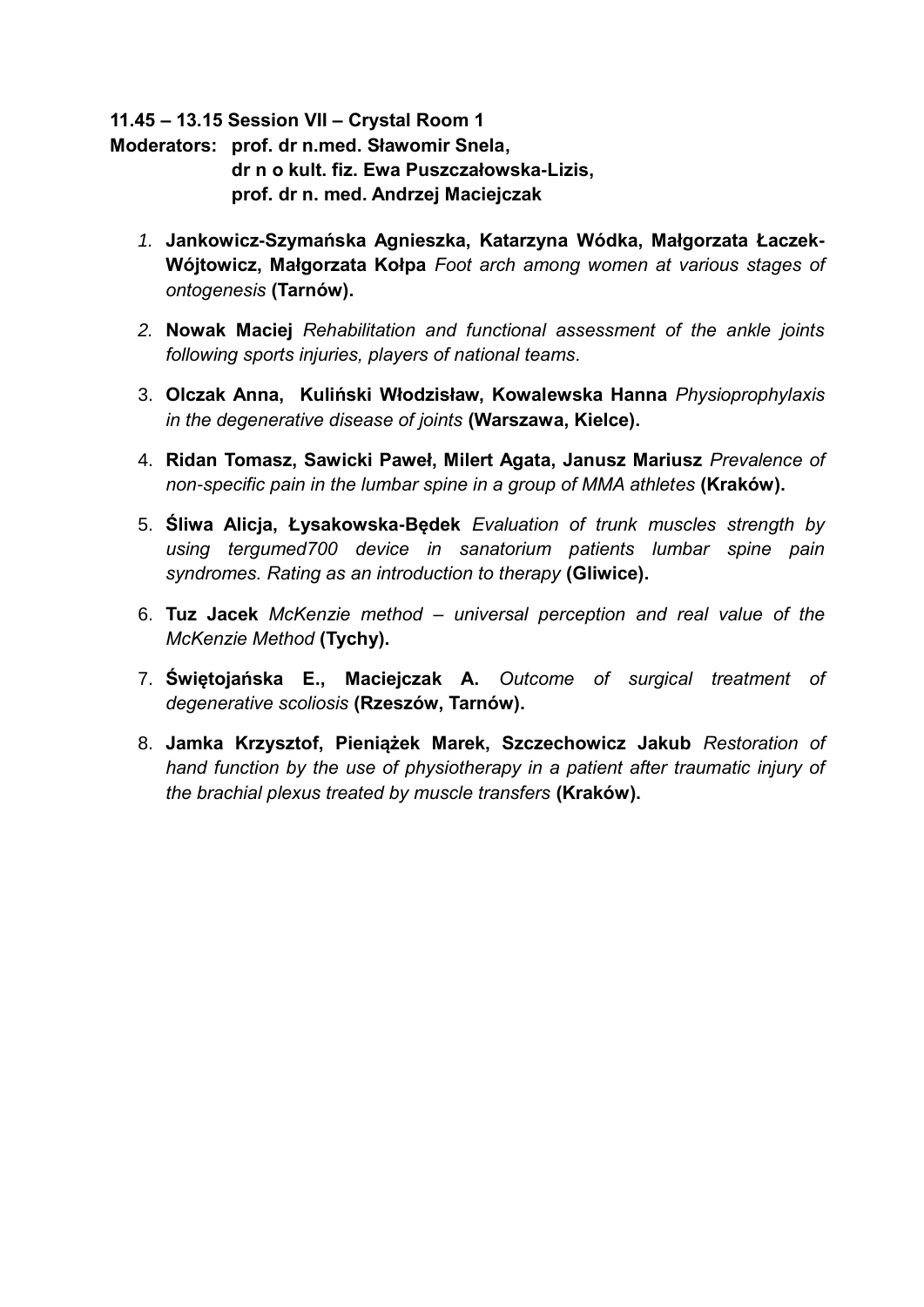## **11.45 – 13.15 Session VIII – Crystal Room 2**

**Moderators: prof. dr hab. n med. Jolanta Kujawa, dr Jolanta Zwolińska, prof. nadzw. UR dr hab. n med. Janusz Cwanek**

- 1. **Baran Ilona, Bougard Pierre-Marie** *Place of the nerve blocks in the therapeutic guidelines of the spastic upper limb* **(Francja).**
- 2. **Chojnacka Monika, Zwolińska Jolanta, Kwolek Andrzej, Drużbicki Mariusz** *Influence of magnetic field parameters on problems and dysfunctions suffered in upper limbs by patients with rheumatoid arthritis* **(Rzeszów).**
- 3. **Kuliński Włodzisław, Mróz Józef, Olczak Anna** *Complex regional pain syndrome – important clinical problem in physiotheraphy* **(Warszawa, Kielce).**
- 4. **Skalska – Izdebska Renata, Goraj – Szczypiorowska Barbara, Pilch Wanda, Kurach Agnieszka** *The use of physical agents in the course of the treatment of osteoporosis* **(Warszawa)**.
- 5. **Śnieżek Elżbieta, Zwolińska Jolanta, Gąsior Monika, Kwolek Andrzej** *The use of magnetic field in treatment of patients with rheumatoid arthritis. Review of literature and selected findings of the author's own research* **(Rzeszów).**
- 6. **Teległów Aneta, Ptaszek Bartłomiej, Marchewka Jakub, Pawlus Justyna, Głodzik Jacek, Hawajska Małgorzata** *Impact of Systemic Cryotherapy on the Rheological Properties of the Blood in Healthy Young Males* **(Kraków).**

**11.45 – 13.15 Posters Session IX – Rotunda Session A Moderators: dr n o kult. fiz. Mariusz Drużbicki, dr n med. Grzegorz Przysada, dr n o kult. fiz. Krzysztof Kołodziej,** 

- **dr n o zdr. Justyna Podgórska-Bednarz**
- 1. **Baran Joanna, Baran Rafał, Czenczek-Lewandowska Ewelina, Leszczak Justyna, Podgórska-Bednarz Justyna, Pop Teresa, Weres Aneta, Wyszyńska Justyna** *Body composition in young adults depending on the level of physical activity* **(Rzeszów).**
- 2. **Bazarnik-Mucha Katarzyna, Szczepanik Magdalena, Majewska Joanna, Jarmuziewicz Agnieszka, Snela Sławomir, Szymczyk Daniel, Jabłoński Jarosław** *Assessment of functional condition of patients after knee joint replacement surgery* **(Rzeszów).**
- 3. **Całka-Lizis Teresa, Guzy Grażyna, Ridan Tomasz, Rak Katarzyna** *Pain syndromes among children and adolescents with the diagnosis of scoliosis and their healthy peers* **(Kraków).**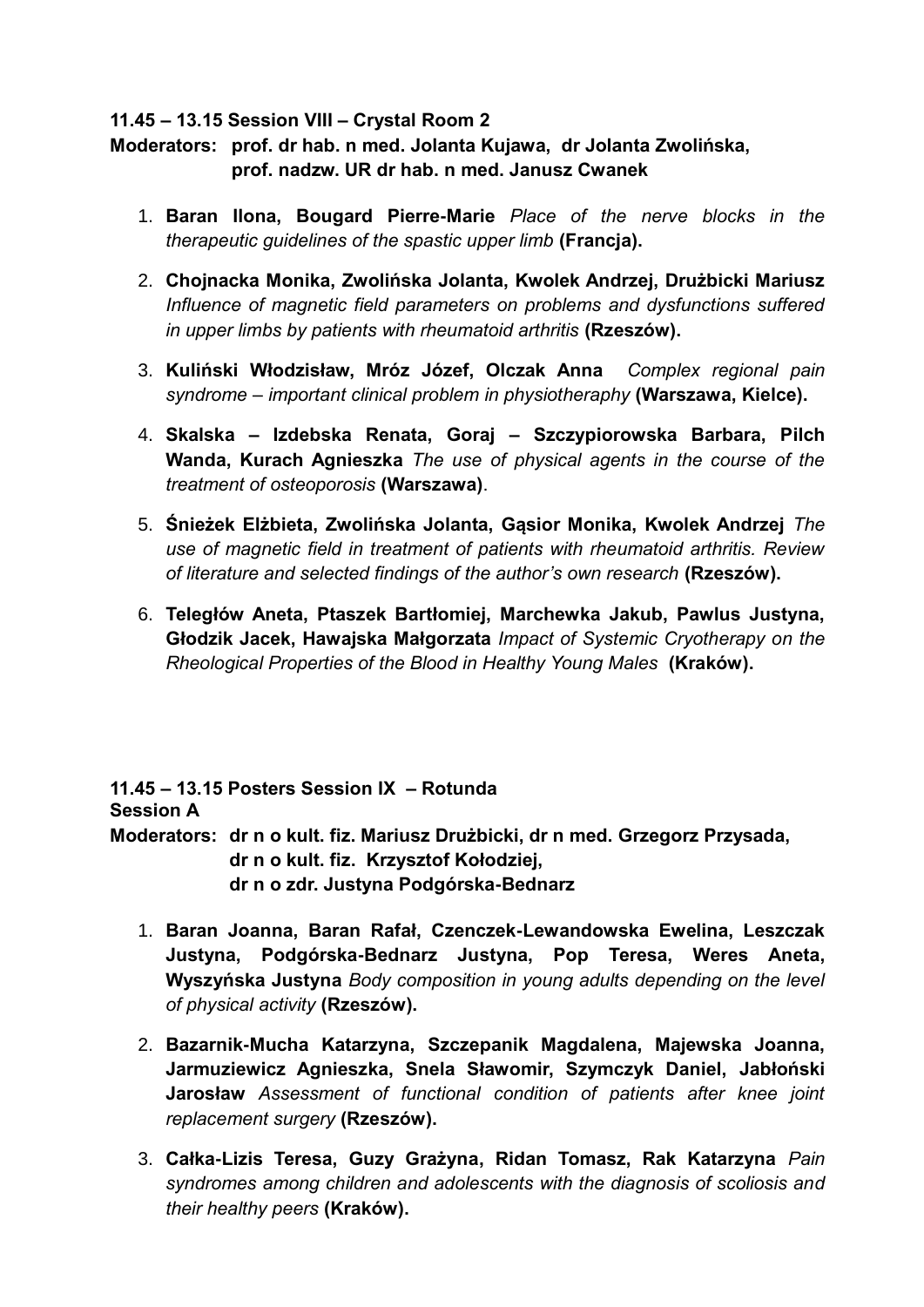- 4. **Choińska Anna Maria, Rosiak Marta, Trafalska Agata, Gieysztor Ewa, Sadowska Ludwika** *Correlations of perception disorders in children in preschool and early school for three different tests used in sensory integration*  **(Wrocław).**
- 5. **Cwanek Janusz** *The hip joint - a perfect model for the ideal friction* **(Rzeszów).**
- 6. **Czarnota Michalina, Rusek Wojciech, Winnicka-Walas Alina, Pop Teresa, Porada** *Finance of rehabilitation in selected regions of Poland* **(Rzeszów).**
- 7. **Czuba Rzepa Małgorzata, Bieszczad Sylwia, Jurkiewicz Beata, Kołpa Małgorzata** *Evaluation of mental state of yje University of the Third Age students* **(Tarnów).**
- 8. **Dul Dariusz, Łuckiewicz Cezary, Stefański Ireneusz, Czochara Małgorzata** *Evaluation of physical fitness, BMI of the participants and employees of Occupational Therapy Workshop in Tarnobrzeg* **(Tarnobrzeg, Lublin).**
- 9. **Graff K., Ligaj A., Terebińska J., Stępowska J., Łukowicz M.** *Evaluation of selected parameters of perinatal boys with type I osteogenesis imperfecta* **(Warszawa).**
- 10.**Gwóźdź Andrzej, Bejster Anna, Wiśniewski Rafał** *The analysis of dysfunctions of the statics of the pelvis in early childhood* **(Jarosław, Rzeszów, Malinie).**
- 11.**Jandziś Sławomir, Zaborniak Stanisław** *Dr. Joseph Aleksiewicz activities for the development of orthopedics and rehabilitation in Iwonicz Zdroj (1921-1957)*  **(Rzeszów).**
- 12.**Kendrová Lucia, Mikuľáková Wioletta, Homzová Petra, Kozel Matúš, Urbanová Katarína** *The importance of speleotherapy and spa treatment for chronić obstructive pulmonary disease* **(Słowacja).**
- 13.**Konefał Agnieszka, Leszczak Justyna, Pop Teresa, Podgórska-Bednarz Justyna, Baran Joanna, Czenczek-Lewandowska Ewelina** *Influence of occupational therapy on physical activity of the elderly – preliminary report*  **(Rzeszów).**
- 14.**Oravcová K., Išoňová M., Knap V., Ondová P.** *Therapy vertebrogenic disorders using exogenous nitric oxide*.**(Slovakia)**
- 15.**Podgórska-Bednarz Justyna, Wyszyńska Justyna, Mazur Artur, Leszczak Justyna** *The problem of excess body weight and visceral obesity prevalence among children and adolescents in the Podkarpackie Province – preliminary report* **(Rzeszów).**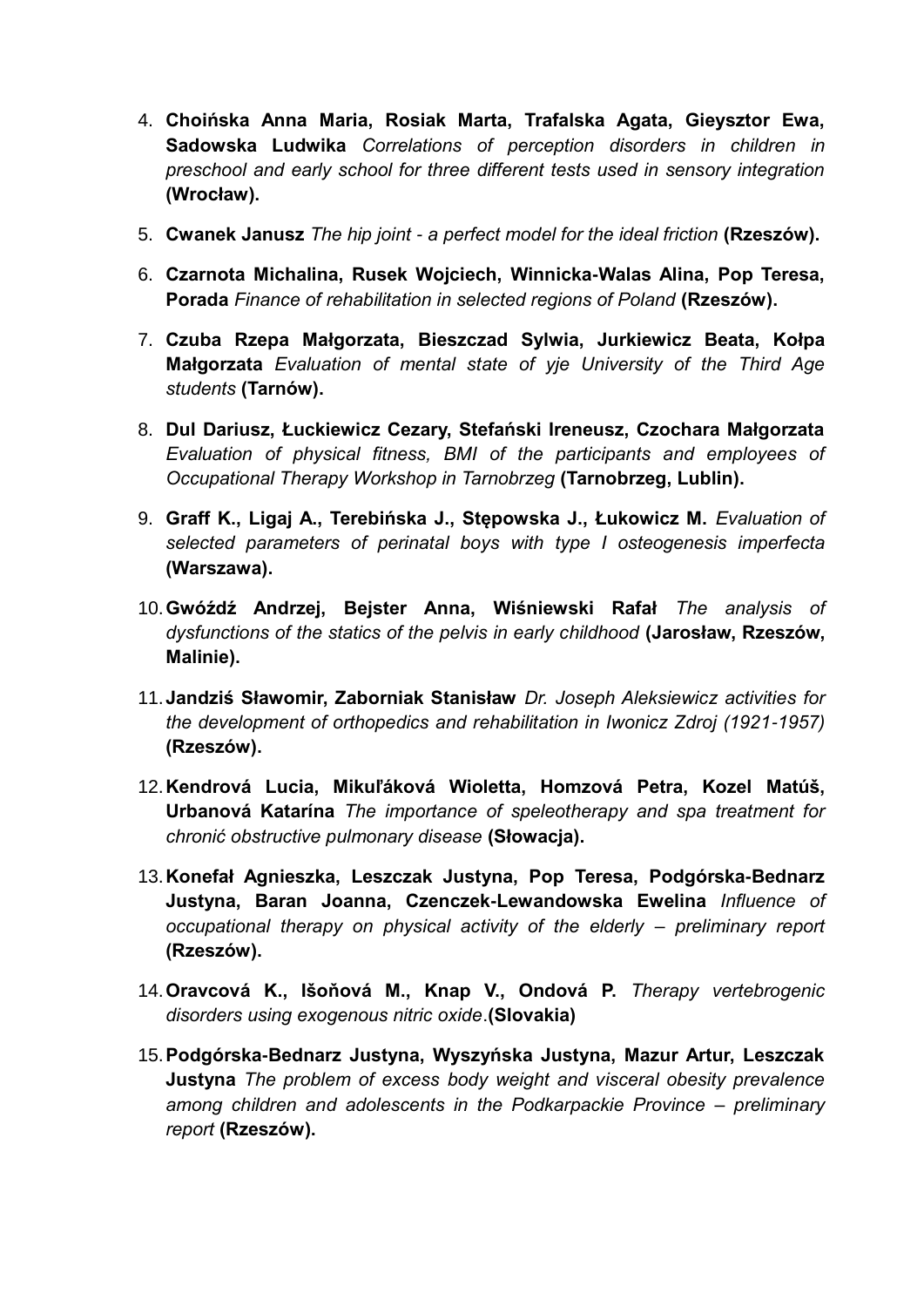- 16.**Podgórska-Bednarz Justyna, Gawełko Jan, Leszczak Justyna, Baran Joanna, Czenczek-Lewandowska Ewelina** *Public's knowledge about the link between excess body weight and the occurrence of cancers - a pilot study* **(Rzeszów).**
- 17.**Urbanová Katarína, Mikuľáková Wioletta, Gajdoš Miloslav, Nechvátal Pavol, Čuj Jakub** *Functional disorders in the deep stabilizer system within the diagnosis for vertebrogenic algic syndrome of the cervical and lumbar spine* **(Słowacja).**

## **Session B**

**Moderators: dr n o kult. fiz. Sławomir Jandziś, dr n o kult. fiz. Wojciech Rusek, dr n med. Lidia Perenc, dr n o zdr. Justyna Wyszyńska**

- 1. **Homzová Petra, Labunová Eva, Mikuľáková Wioletta, Kendrová Lucia, Urbanová Katarína, Kociová Kamila** *Motion analysis mother walking with her child* **(Slovakia).**
- 2. **Przybyło Joanna, Ścieńska Paulina, Jankowicz-Szymańska Agnieszka** *The influence of different height of a heel on the position of the body in women*  **(Tarnów).**
- 3. **Kołpa Małgorzata, Jankowicz-Szymańska Agnieszka, Jurkiewicz Beata** *Physical activity in the context of obesity in secondary school-aged young people* **(Tarnów).**
- 4. **Kubasiak Katarzyna, Chojak-Fijałka Katarzyna, Jamka Krzysztof** *The effect of home rehabilitation using a bicycle ergometer on the patient's condition hemodialysis due to chronic kidney disease - a case report* **(Kraków).**
- 5. **Lenart-Domka Ewa, Perenc Lidia, Zwolińska Jolanta, Drużbicki Mariusz** *A comprehensive assessment of the neurogenic deformation and the functioning disorder of the upper limbs of the children suffering from hemiparetic CP*  **(Rzeszów).**
- 6. **Mataczyński Krzysztof, Pelc Mateusz** *Adult acquired flat feet* **(Zamość)**.
- 7. **Mikuľáková Wioletta, Klímová Eleonóra, Kendrová Lucia, Homzová Petra, Urbanová Katarína** *The effect of neurorehabilitation on the fatiguelevel in patients with multiplesclerosis* **(Slovakia).**
- 8. **Milewska Natalia, Przysada Grzegorz, Perenc Lidia** *Students' knowledge of Rzeszów University Faculty of Medicine on isolated neural tube birth defects in children* **(Rzeszów).**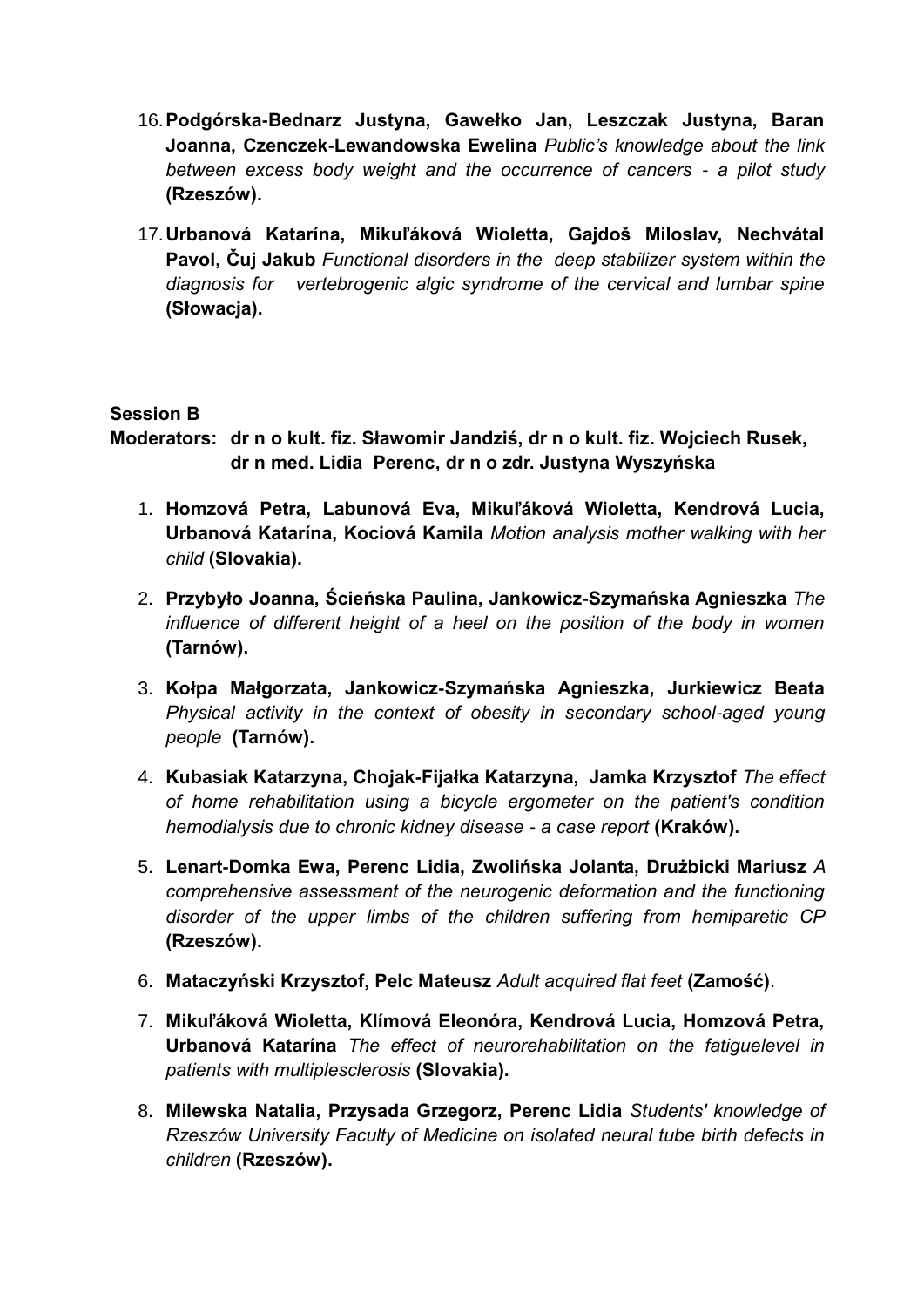- 9. **Perenc Lidia, Nierojewska Małgorzata, Wolińska Olga** *The use of a picture of a person in the assessment of cognitive development maturity in children in course of selected clinical syndromes with damage to the central nervous system* **(Rzeszów).**
- 10.**Polak Małgorzata, Curyło Marta, Wąsowska Joanna** *Imaginations of listener of antenatal classes on childbirth - an attempt to evaluate* **(Kraków).**
- 11.**Poświata A., Jureczko P., Konopelska A., Cygoń K., Roziak J., Czapla P.** *The impact of exercises with the usage of EKSO GT on some of the gait parameters in individuals with cerebral palsy* **(Gliwice).**
- 12.**Prajsnar Łukasz** *Risk factors pains lumbar - sacral spine* **(Krosno).**
- 13.**Puszczałowska-Lizis Ewa, Bujas Przemysław, Omorczyk Jarosław** *Sexual dimorphism of morphological features of the feet in women and men aged over 60* **(Rzeszów)**.
- 14.**Ptaszek Bartłomiej, Teległów Aneta, Głodzik Jacek, Marchewka Jakub** *Impact of Systemic Cryotherapy on the selected Enzymes, Glutathione and Serum total Protein Levels in Healthy Young Males* **(Kraków).**
- 15.**Rojek Anna, Rojek Radosław** *Dynamic stability of the lower limbs and the risk of musculoskeletal injuries assessed using FMS test in players practicing football* **(Tarnów)**
- 16.**Woszczak Marek, Mokrzycka Joanna, Kiljański Marek** *Associated physiotherapy and dental treatment* **(Kielce, Łódź)**
- 17.**Markowicz Przemysław, Frycz Wojciech Maciej** *"Zdrojowiska" – Zdrojowiska – forgotten balneological magazine of the nineteenth century* **(Kraków, Tarnów)**

## **Session C**

**Moderators: prof. dr hab. Krzysztof Klukowski, dr n med. Agnieszka Ćwirlej-Sozańska dr n o kult. fiz. Grzegorz Magoń**

- 1. **Kołpa Małgorzata, Jankowicz-Szymańska Agnieszka, Jurkiewicz Beata, Mikołajczyk Edyta** *Interdependence between subjective feeling of pain and disability and balance of patients with lumbardiscopathy* **(Tarnów, Kraków).**
- 2. **Machalski Damian, Polak Beata, Jurkiewicz Beata, Kołpa Małgorzata** *Nutritional status of the elderly and the values of blood presseure* **(Tarnów).**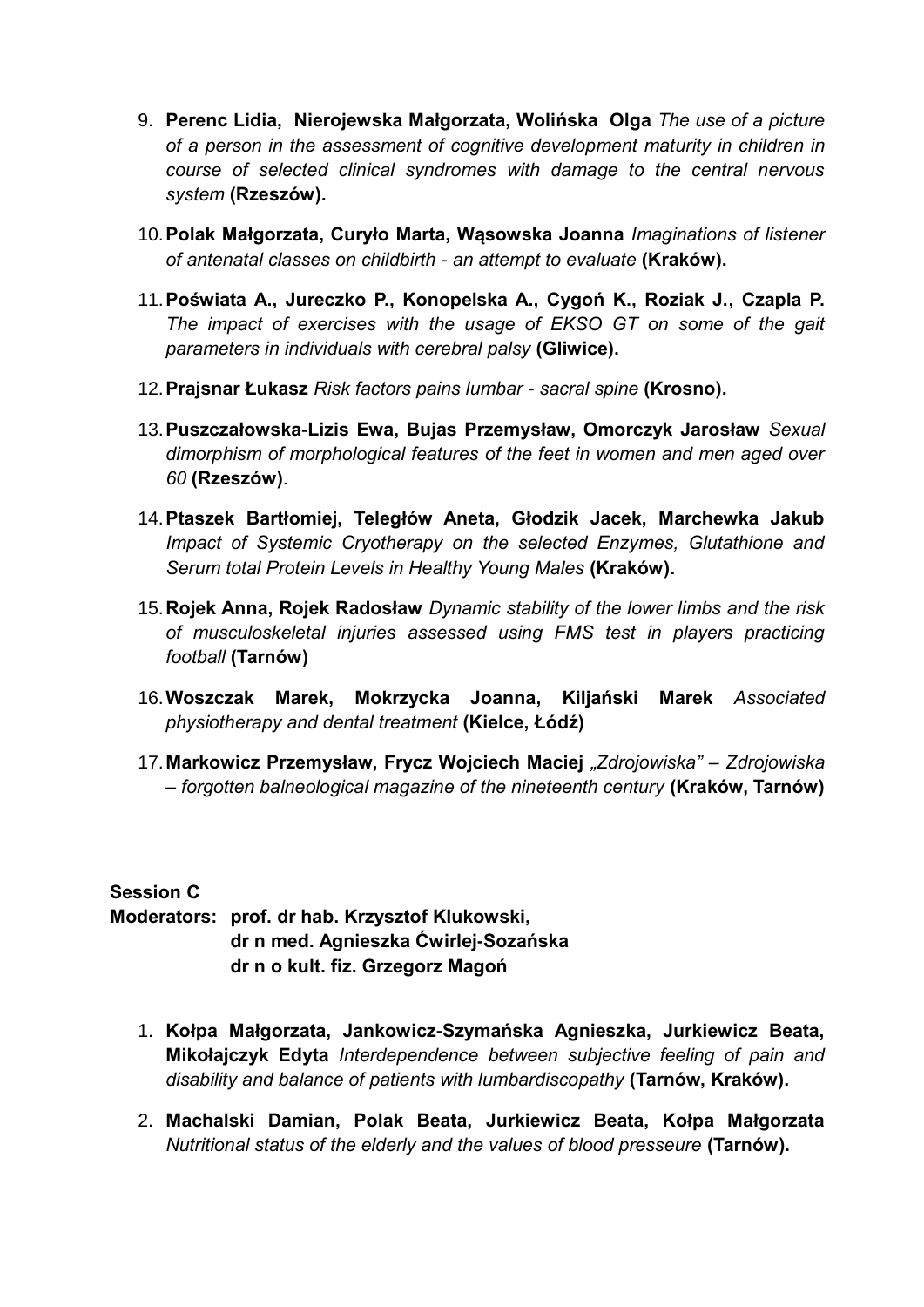- 3. **Rząsa Anna, Mataczyński Krzysztof, Pelc Mateusz, Januszewskaja Olga** *The influence of the lifestyle on the incidence of strokes in the community* **(Zamość)**
- 4. **Selwa Katarzyna** *Evaluation of motor control in the group practicing yoga and group of people who do not practice yoga* **(Rzeszów).**
- 5. **Selwa Katarzyna** *The practice of yoga as a form of rehabilitation on examples selected asanas* **(Rzeszów)**.
- 6. **Sołtysiak Zuzanna, Burzyński Bartłomiej, Aramowicz Anna, Życzkowski Marcin, Rajwa Paweł, Ciećka Anna, Burzyński Kamil** *Urological rehabilitation after radical prostatectomy* **(Katowice, Zabrze).**
- 7. **Staszczak-Gawełda Izabela, Stożek Joanna, Podsiadło Szymon, Żak Marek** *Assessment of the effect of Nordic Walking training on selected components of functional capacity in women over the age of 60 - a pilot study* **(Kraków).**
- 8. **Stefański Ireneusz, Dul Dariusz, Czochara Małgorzata, Łuckiewicz Cezary** *Evaluation of the effects of physiotherapy in women with secondary lymphoedema after mastectomy or breast-conserving surgery using mechanical massage (pneumatic) and compression therapy (bandaging)* **(Tarnobrzeg)**.
- 9. **Stefański Ireneusz, Klepacz Piotr** *Procedures to improve the safety of the patient and medical personnel used in the course of providing medical services in Non-Public Health Care Institution "NZOZ Fizjoterapia" in Przemyśl*  **(Przemyśl).**
- 10.**Szczepanik Marcin, Walak Jarosław, Józefowicz-Korczyńska Magdalena, Woszczak Marek** *Virtual Reality based training in physiotherapy patients with vestibular disorders* **(Łódź, Kielce).**
- 11.**Szymczyk Daniel, Snela Sławomir, Szczepanik Magdalena, Bazarnik-Mucha Katarzyna, Majewska Joanna, Drużbicki Mariusz** *Assessment of static balance in the group of patients after anterior cruciate ligament reconstruction* **(Rzeszów).**
- 12.**Walicka-Cupryś Katarzyna, Chmiel Elżbieta, Piwoński Paweł, Rachwał Maciej** *Evaluation of somatic construction of young people with a mental retardation* **(Rzeszów).**
- 13.**Walicka-Cupryś Katarzyna, Piwoński Paweł, Ćwirlej-Sozańska Agnieszka** *Evaluation of Thoracic Kyphosis Children and Adolescents with Scoliosis to 30⁰ Cobba* **(Rzeszów)**.
- 14.**Wilski Maciej, Tasiemski Tomasz** *Psychosocial determinants of selfmanagement in multiple sclerosis* **(Poznań)**.